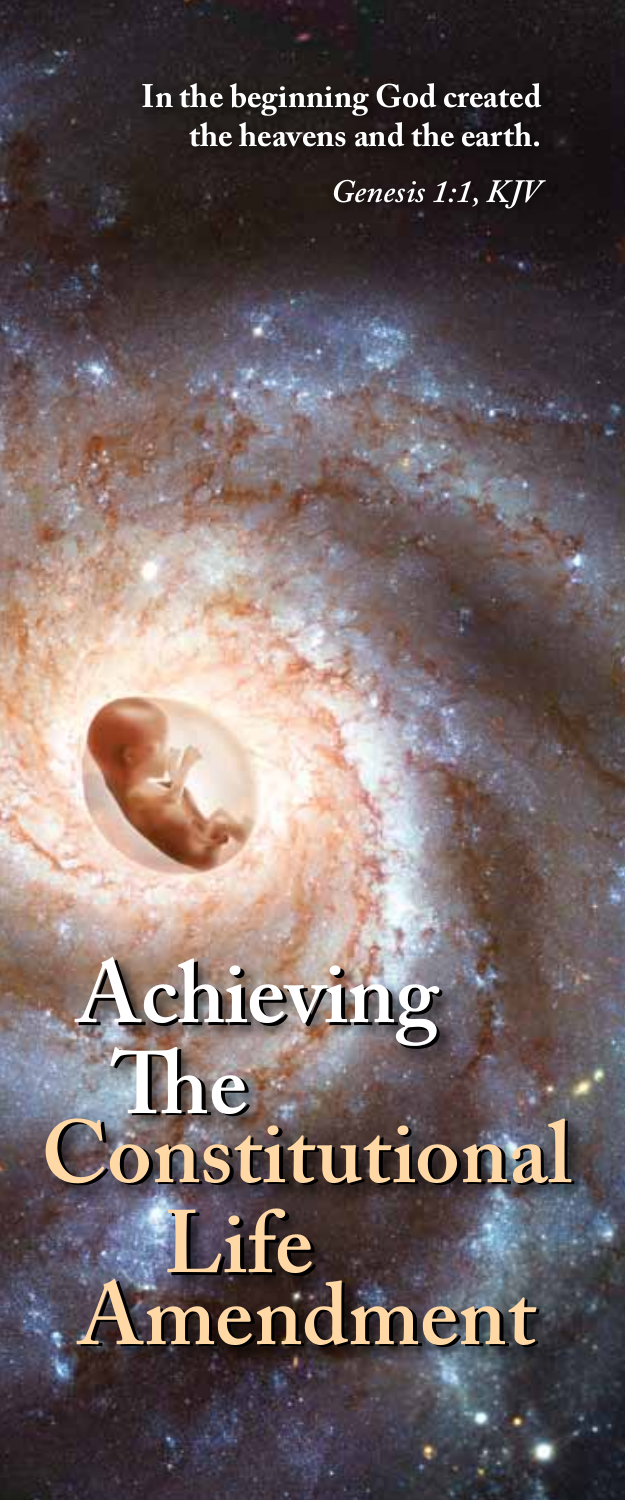**The heavens declare the glory of God; and the firmament shows his handiwork.**

*Psalm 19:1, KJV*

### **WHAT IS THE CONSTITUTION?**

 The Constitution of the United States of America is the primary law of the nation, and is applicable in all 50 states of the union. It describes and explains how the national government is constructed and how it operates. Fundamentally, there are three governmental powers, or branches: the Executive Branch, the Legislative Branch, and the Judicial Branch.

 The Executive Branch consists of the president, the vice president, and a number of secretaries who have special areas of concern. The Legislative Branch is comprised of two bodies, or houses, namely the



*Signing of the U.S. Constitution*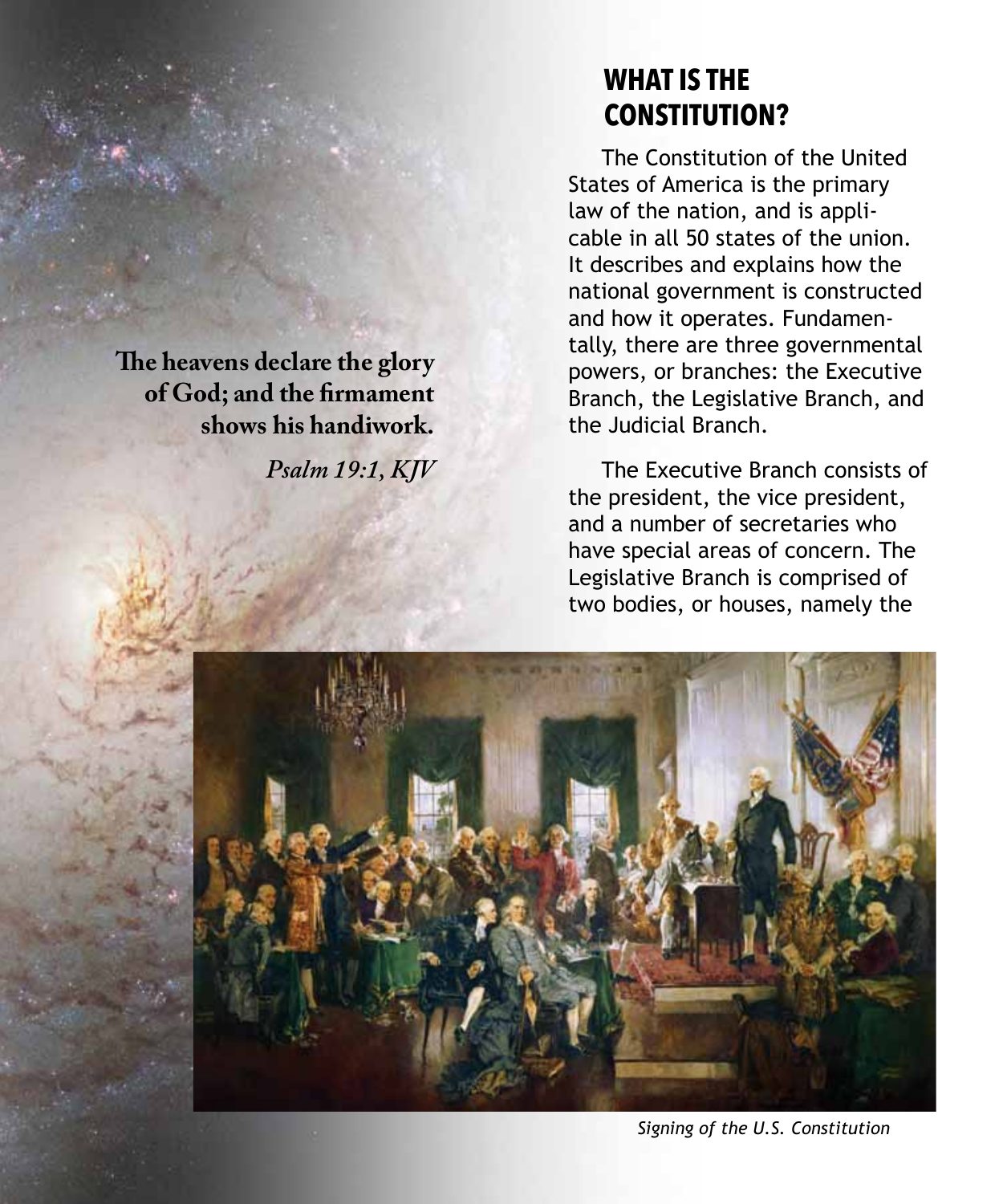House of Representatives and the Senate. It is the function of these houses to introduce prospective laws and to enact them.

 Determining whether the laws meet Constitutional standards is the role of the Judicial Branch of the government. Named the Supreme Court, this branch is comprised of nine members called Justices. The Constitution provides the descriptive details of all branch operations. The Constitution also contains complete instructions for modifying its content. This is done by means of amendments.

# **THE BILL OF RIGHTS**

 Once a Constitutional amendment has been enacted, it becomes a permanent part of the Constitu-



*Freedom of Speech*

tion. It cannot be altered or removed without the action of another amendment. The Constitution was signed in 1787, and shortly thereafter ten amendments were added to its body. This addition was called the Bill of Rights, and included such vital rights as freedom of speech, the encouragement of religion, and the legal protection of innocent persons. Over the years a total of 27 amendments have been added to the Constitution, all of them having authority equal to the original Constitution. The proposed Life Amendment will extend the protection of life to unborn human beings.

# **CREATING AN AMENDMENT**

 In its instructions regarding Constitutional amendments, the Constitution first requires that the proposed amendment be passed as a law by two-thirds of the legislators in both the House of Representatives and the Senate. This amounts to 290 representatives and 67 senators. The new amendment can be signed by the president, but this signature is not mandatory. After being passed by the federal legislature, the required procedure is to present the amendment to all of the nation's state legislatures. This step is termed ratification. To become an approved amendment to the Constitution, three-fourths of the state legisla-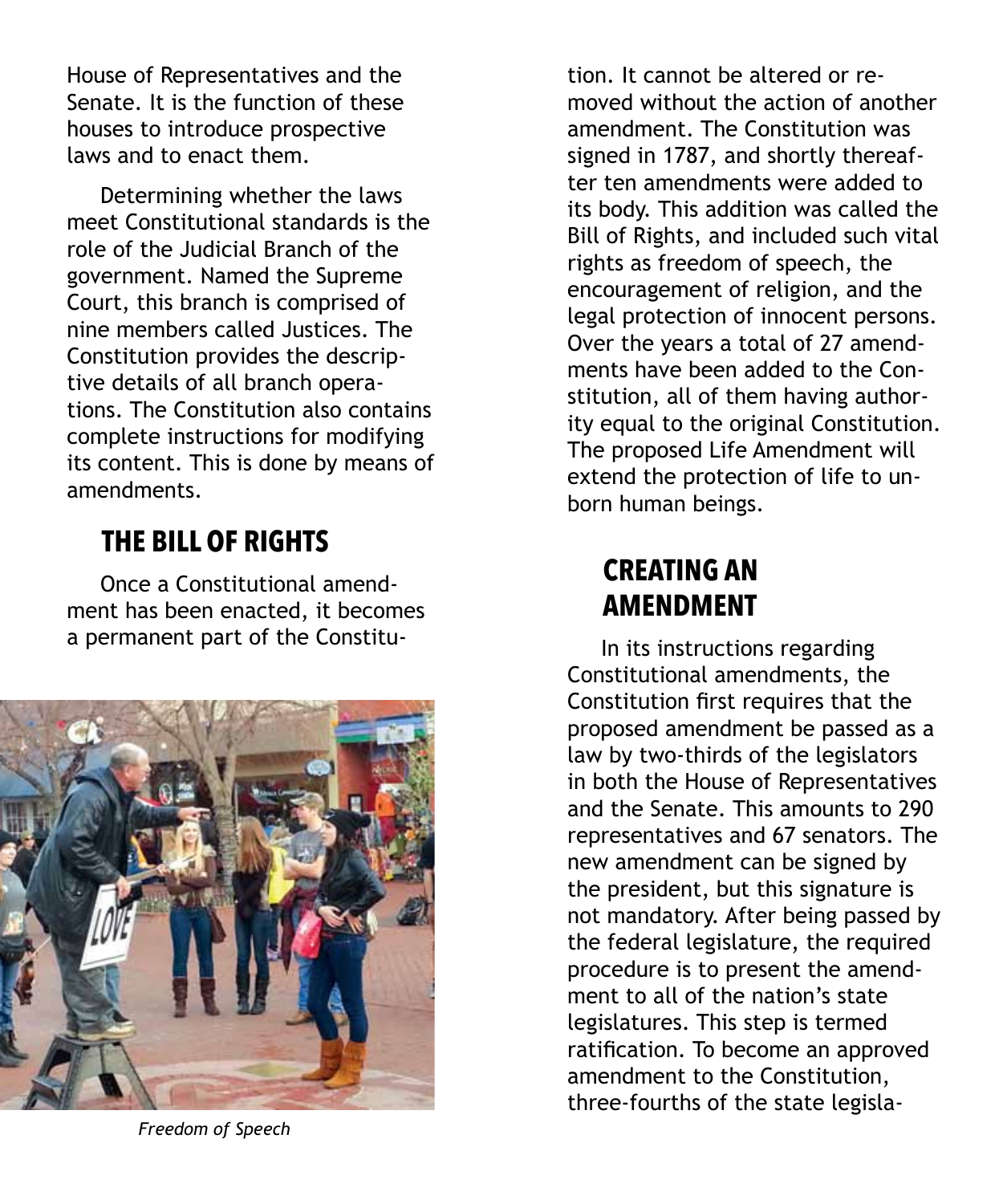

*Joint Session of Congress*

tures, or 38 states, must pass, or ratify, the amendment by a simple majority vote. At this point, the proposed amendment becomes an official part of the Constitution.

# **PROPOSING A NEW AMENDMENT**

 The Life Amendment has been proposed by Crusade for Life, Inc., a diversified pro-life organization founded in 1970. Having been occupied in a wide variety of pro-life and anti-abortion activities for over four decades, Crusade for Life concluded that legalized abortion in America would never be ended

until a Constitutional amendment was passed protecting unborn life from the moment of conception. Accordingly, in 2014 Crusade for Life published a booklet titled "Ending Abortion in America." This booklet proposed a Constitutional amendment based on a Proclamation of Personhood issued in 1988 by President Ronald Reagan. (Read this booklet on www.lifeamendment.org under "Ending Abortion.")

 The essence of the Proclamation is recognizing the unborn human being as a person throughout pregnancy. When so recognized, existing Amendments 5 and 14 will protect the life of the unborn child. Amendment 5 says "No person shall be deprived of life without due process of the laws," and Amendment 14 says "No state shall deprive any person of life without due process of the laws." Crusade for Life's proposed amendment offers the text



*Introducing an Amendment*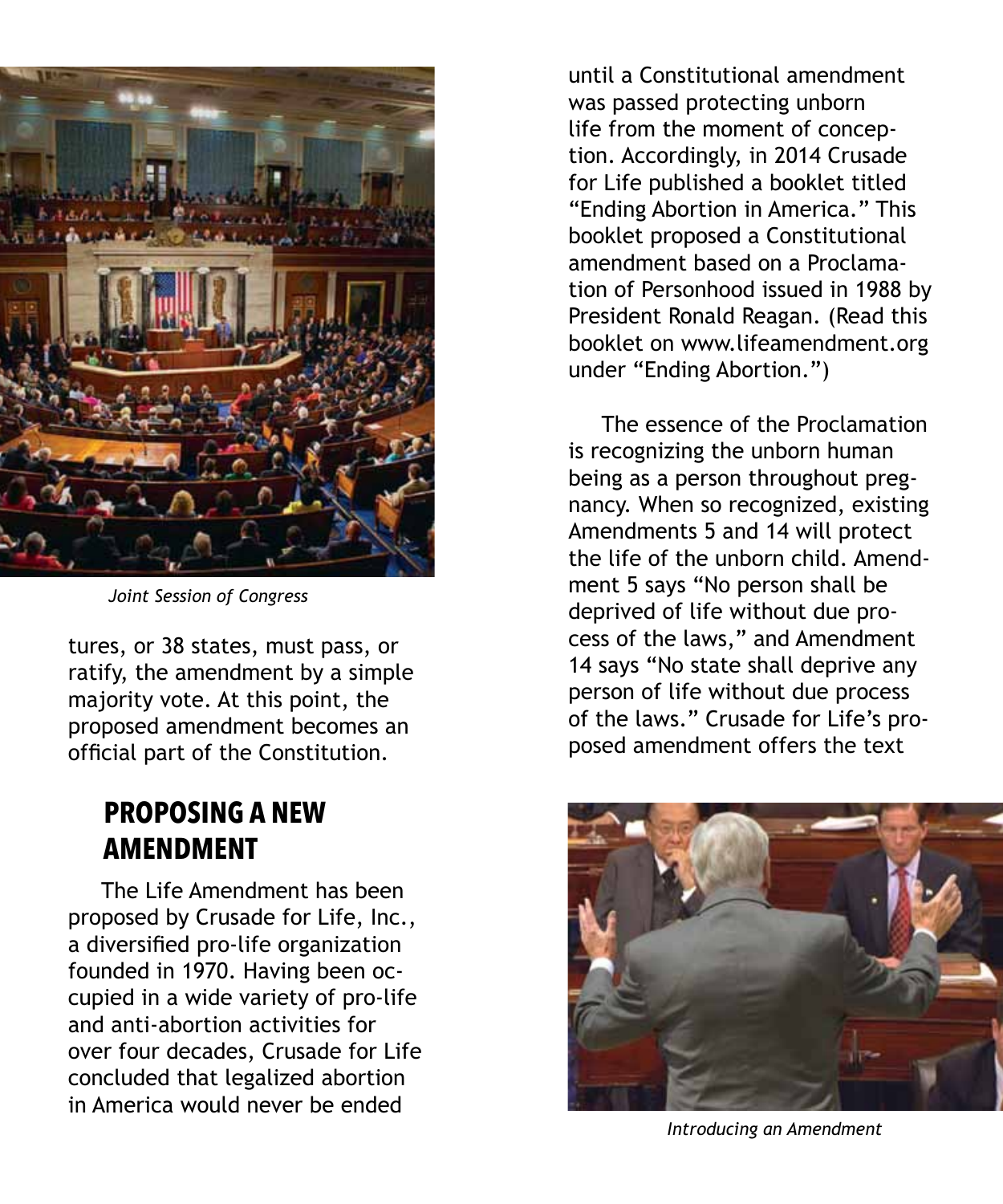"As used in this Constitution, the word person shall mean and refer to any and all living human beings from fertilization (conception) to death." Appropriately, this proposed text is referred to as the "Constitutional Life Amendment."

# **AMENDMENT FOR LIFE**

### **SECTION 1.**

As used in this Constitution, the word person shall mean and refer to any and all living human beings from fertilization (conception) to death.

### **SECTION 2.**

Congress shall have power to enforce this article by appropriate legislation.

 Crusade for Life believes that the proposed amendment is a logical forward step legally, because scientifically the unborn being is merely at the earliest stage of biological development. Since the word "person" simply means "human being," it should and does apply to human life at every stage of development. So, an amendment that corrects this grievous error can be seen to be logical, reasonable, and scientific. What lies before our country is the urgent question, how can the Life Amendment be attained? This will be the next endeavor in this presentation.

# **CLOSING THE LOOP**

 Getting a two-thirds majority of the federal legislature to pass the Life Amendment is the first challenge to the Amendment program. In order to accomplish this, our entire nation must be made aware that an amendment is being sought. This information necessarily comes from America's media. This includes newspapers, magazines, radio, TV, and the internet media sources. This looks overwhelming, but it is possible by starting with a determination to succeed.



*Reaching the Grassroots*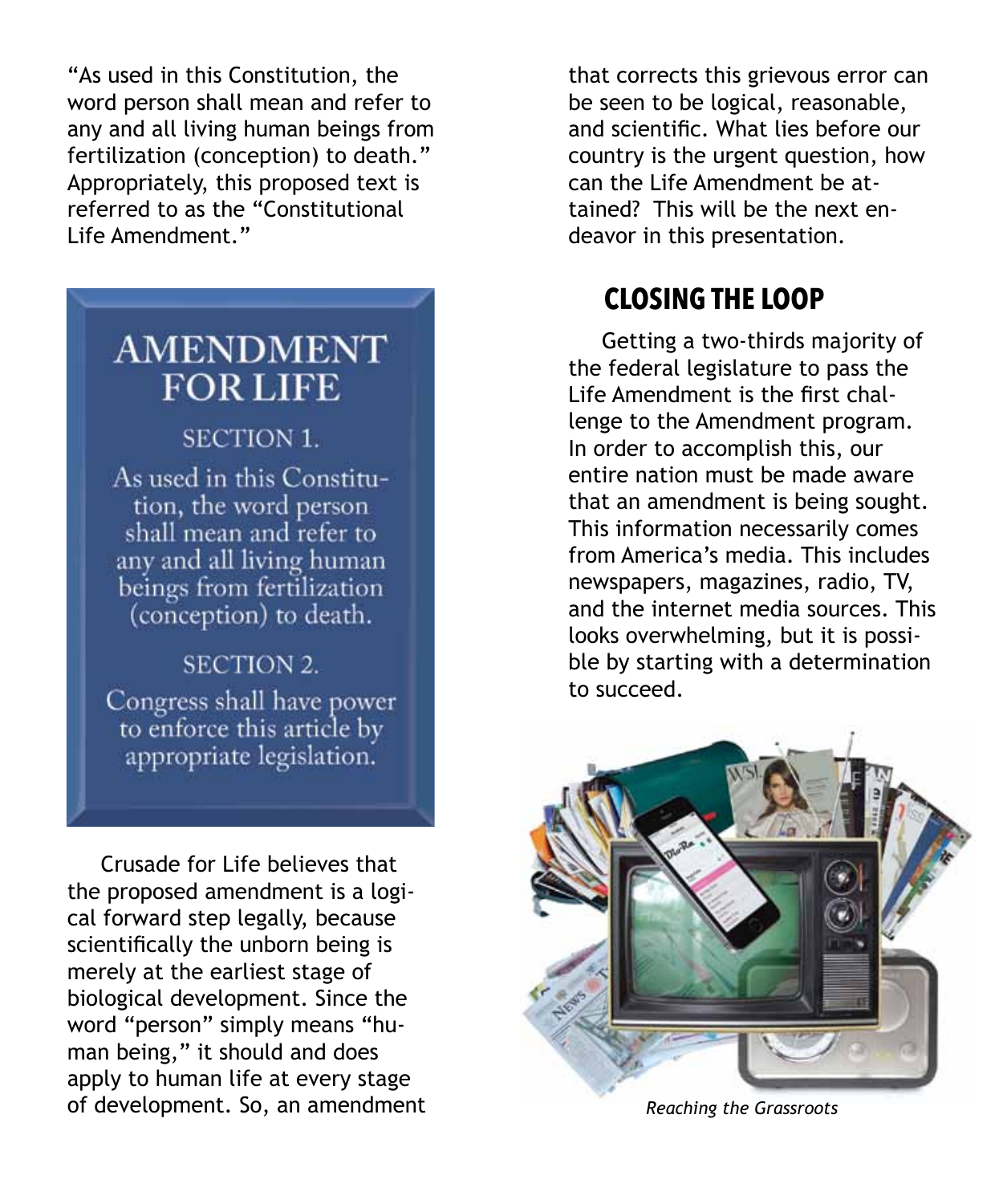One option is to get an individual who is known to the entire nation to take a significant interest in the amendment concept. By staging an event that features this individual, the media will be drawn into the issue. Once the media is involved, and people hear about the amendment, they are likely to look for a website that gives them more information. Such a website has been created by Crusade for Life. The website is titled www.lifeamendment.org. By this means the amendment concept will spread widely.

 A primary issue is getting the federal legislature to introduce a Life Amendment. Once the bill has been introduced, efforts can be made to bring the bill to a high level of acceptance. The answer is for pro-life citizens to contact their federal representatives and senators, encouraging them to sponsor the amendment. The citizens have power because the legislators need their votes to remain in office. As for the message that the citizens convey to their representatives and senators, this can be obtained from www.lifeamendment.org, which includes the addresses and phone numbers of the legislators.

 Once the Life Amendment bill has been passed by the federal legislature, it must also be passed or ratified, by three-fourths of the states. Being passed in this manner means approved by a simple majority vote. After successful completion of this process by the states, the amendment becomes a part of the Constitution.

 Obviously, ratification is an extensive and complex process. To be successful, the states have to be conditioned to the amendment concept. This is done by the same media effort previously discussed. However, internet communications become extremely important. The ability of the internet to reach every community in America justifies special efforts with this medium. Basically, the amendment website can reach everyone in America. To do this, a special process can be employed.

### **USING THE INTERNET**

 The Life Amendment has every good thing to offer, but to do its job it must be ensconced in America's internet information system. The first step was to establish an informative website. This website provides data on ending abortion, on the amendment rational, on the amendment benefits, and on achieving the amendment. Then the amendment must be projected by an exponential outreach. This will get the amendment message out to virtually everyone in America in a relatively short period of time. Here is how the exponential projection can be employed.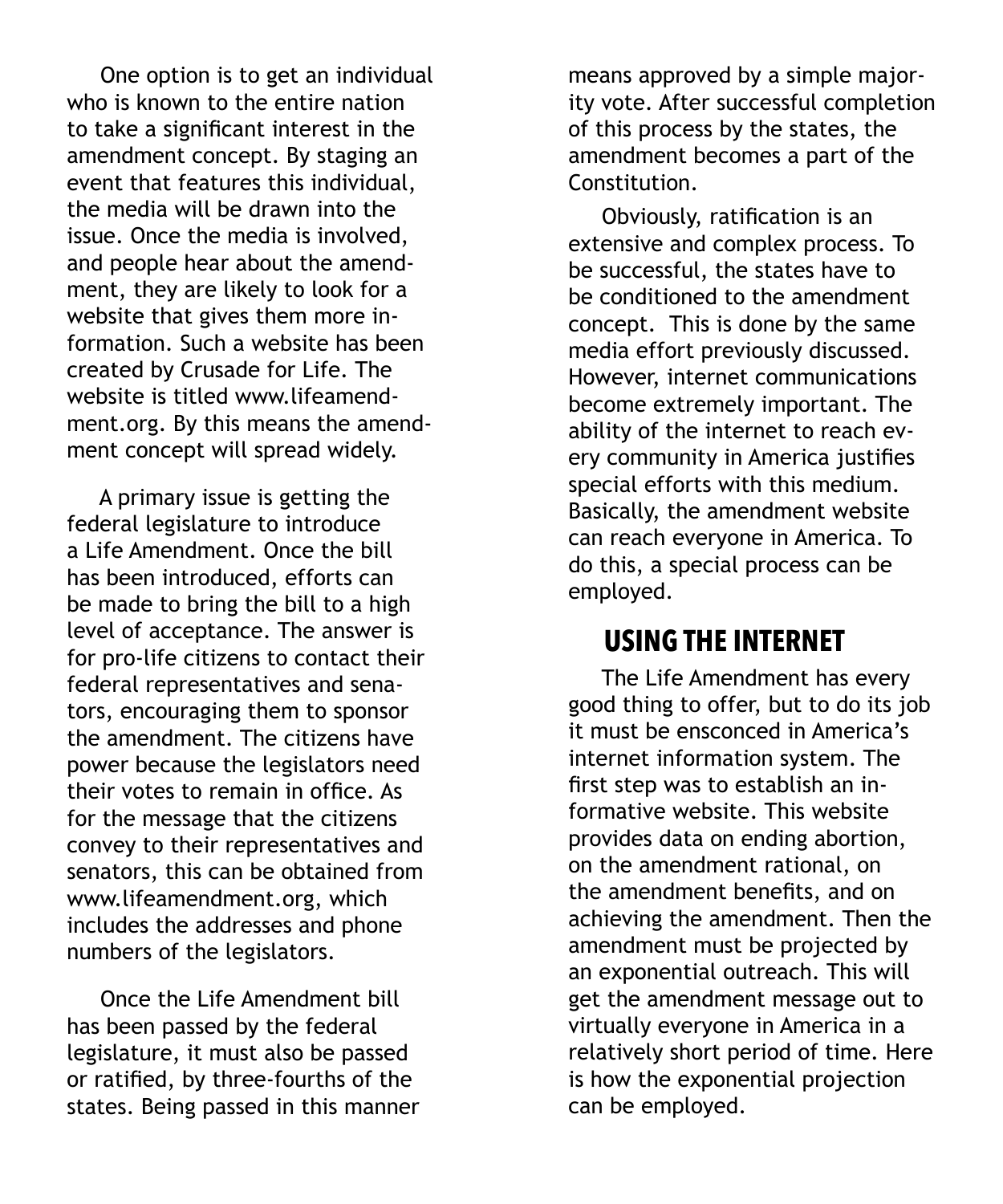The objective of the Communications Program is to distribute information on the Constitutional Life Amendment Program through the length and breath of America. The principle for doing this is to use exponential techniques to increase the speed and depth with which the process can be carried out.

 The latest Gallup Poll reveals that over half of the American public is pro-life. To reach this critical group, basic Life Amendment data must be taken from the website and forwarded to at least two other people. In turn, each of these citizens must forward the data to at least two more persons, and so on. The end result of this exponential process is that every individual in America can be approached.



*Exponential Communication*

 While this is theoretically true, many people who receive the Life Amendment information may fail to

forward it. The answer to this is the process should be used repeatedly, and backed up by other communication processes. Some of this will be mailing programs, advertisements, and press releases. Nonetheless, the exponential forwarding will reach an enormous number of citizens, and should be counted on as a fundamental communications approach.

# **OTHER CRITICAL FACTORS**

 In achieving a Life Amendment, it is essential to follow the leading of the Holy Scriptures. As Chronicles 7:14 says "If my people, who are called by my name, will humble themselves and pray and seek my face and turn from their wicked ways, then will I hear from Heaven and will forgive their sin and will heal their land." In today's culture, who are "my people"? Christians and the church are now God<sup>1</sup>s special people. How do we turn from our wicked ways? We as a nation must make the killing of the unborn, innocent child illegal. Is God interested in nations today? Yes, but it is up to his people, us, to work to make our nation righteous.

 All churches of America, Catholic, Orthodox, Protestant and Evangelical, must be the voice of righteousness in our nation. We are a Republic and as such are a nation of laws that are put in place by elected representatives. The pastors and those attending church have a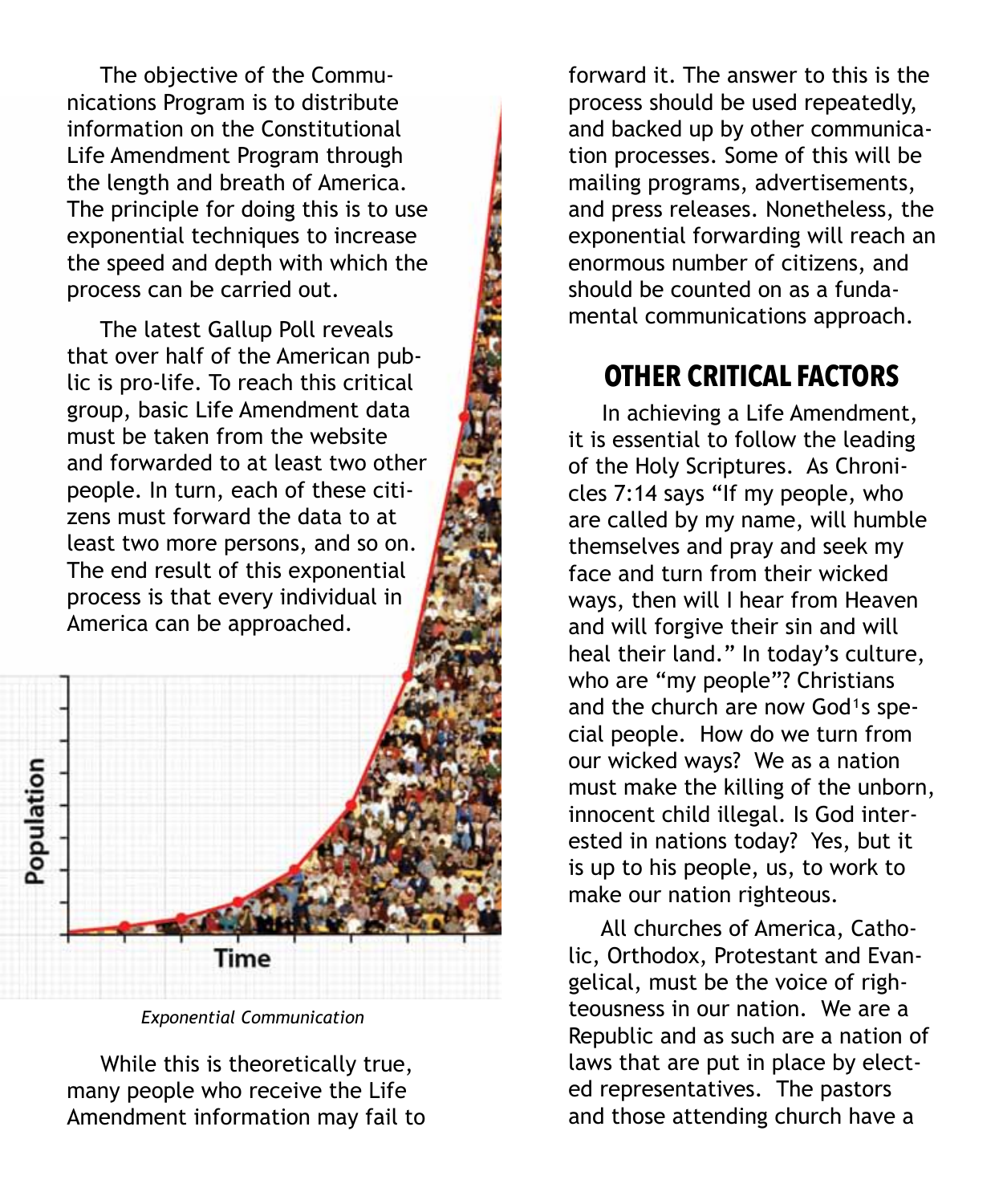responsibility to elect the very best people to office. Here are the steps needed:

- Make sure every qualified adult Make sure every qualified adu member is registered to vote.
- Make sure they understand the 2 Make s<br>issues.
- **Inform them of candidates' 3** Inform them of candidate positions on these issues.
- **Encourage everyone to vote. 4**
- And encourage some to run for **5** And encourage son office themselves.

# **BLESS THE LORD**

 Above all, be diligent in prayer. We believe the Lord wants a Life Amendment, and will bless our efforts to achieve it. Remember the words of the Lord Jesus at the end of the Gospel of Matthew. Jesus said, "And I will be with you to the end of the age."

*"One Nation Under God" by Jon McNaughton*